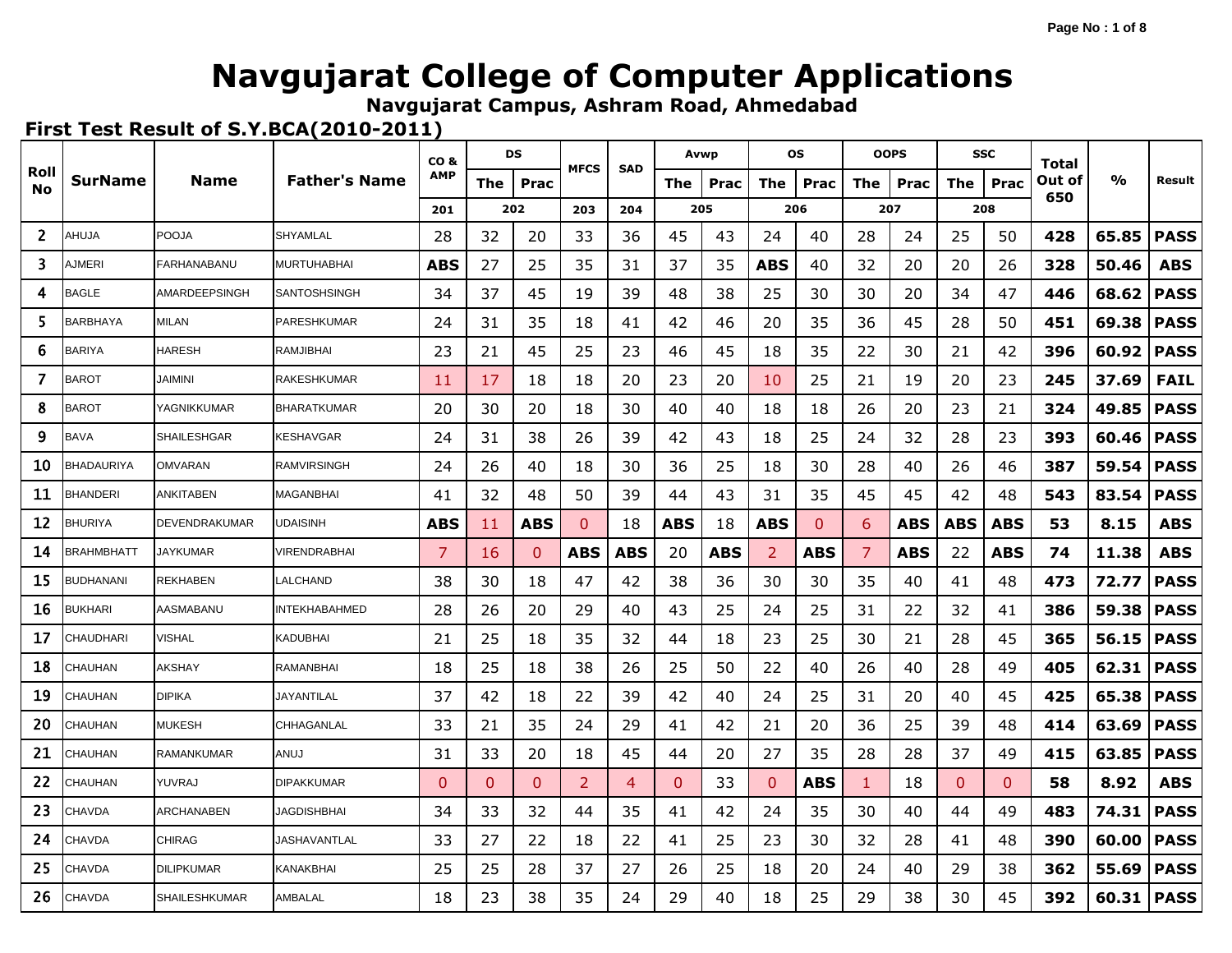**Navgujarat Campus, Ashram Road, Ahmedabad**

|            |                 |                    |                      | CO <sub>&amp;</sub> |     | DS           | <b>MFCS</b>  | <b>SAD</b> |            | Avwp         |              | <b>OS</b>    |     | <b>OOPS</b>  |            | <b>SSC</b> | Total  |               |             |
|------------|-----------------|--------------------|----------------------|---------------------|-----|--------------|--------------|------------|------------|--------------|--------------|--------------|-----|--------------|------------|------------|--------|---------------|-------------|
| Roll<br>No | <b>SurName</b>  | Name               | <b>Father's Name</b> | АМР                 | The | Prac         |              |            | The        | Prac         | The          | Prac         | The | Prac         | The        | Prac       | Out of | $\frac{0}{0}$ | Result      |
|            |                 |                    |                      | 201                 |     | 202          | 203          | 204        |            | 205          |              | 206          |     | 207          |            | 208        | 650    |               |             |
| 29         | <b>DAKI</b>     | <b>NIPUL</b>       | <b>BHIKHANBHAI</b>   | 21                  | 18  | 18           | 29           | 27         | 34         | 40           | 18           | 20           | 21  | 25           | 27         | 48         | 346    | 53.23         | <b>PASS</b> |
| 30         | DARJI           | <b>HARDIK</b>      | KIRITKUMAR           | 7                   | 21  | 20           | 10           | 20         | 2          | 43           | 2            | 35           | 11  | 38           | 3          | 18         | 230    | 35.38         | <b>FAIL</b> |
| 31         | <b>DARJI</b>    | <b>POOJA</b>       | MAHESHKUMAR          | 27                  | 25  | 20           | 27           | 31         | 42         | 23           | 19           | 40           | 27  | 25           | 31         | 40         | 377    | 58.00         | <b>PASS</b> |
| 32         | DARJI           | <b>POOJA</b>       | RAJUBHAI             | 31                  | 36  | 20           | 37           | 27         | 44         | 50           | 23           | 30           | 28  | 27           | 23         | 25         | 401    | 61.69         | <b>PASS</b> |
| 33         | <b>DAVRA</b>    | <b>NIKUNJ</b>      | MANSUKHBHAI          | 28                  | 29  | 25           | 38           | 25         | 42         | 40           | 28           | 40           | 30  | 41           | 31         | 48         | 445    | 68.46         | <b>PASS</b> |
| 34         | <b>DESHMUKH</b> | PRANALI            | KIRANKUMAR           | 34                  | 23  | 20           | 34           | 35         | 45         | 30           | 18           | 40           | 30  | 40           | 28         | 39         | 416    | 64.00         | <b>PASS</b> |
| 35         | <b>DUBEY</b>    | VIKASH             | ASHOKKUMAR           | 32                  | 23  | 38           | 40           | 36         | 41         | 36           | 26           | 40           | 47  | 45           | 35         | 30         | 469    | 72.15         | <b>PASS</b> |
| 36         | GADHIYA         | RESHMABANU         | SALIMBHAI            | 30                  | 28  | 35           | 25           | 26         | 26         | 20           | 28           | 25           | 38  | 30           | 31         | 44         | 386    | 59.38         | <b>PASS</b> |
| 37         | GAJJAR          | ANJANA             | VITTHALBHAI          | 29                  | 24  | 18           | 37           | 20         | 21         | 43           | 25           | 40           | 24  | 32           | 44         | 40         | 397    | 61.08         | <b>PASS</b> |
| 38         | GAJJAR          | <b>KRISHNA</b>     | PARESHBHAI           | 26                  | 25  | 25           | 23           | 30         | 38         | 35           | 24           | 25           | 36  | 42           | 34         | 40         | 403    | 62.00         | <b>PASS</b> |
| 39         | GAJJAR          | SAGAR              | HASHMUKHBHAI         | 18                  | 24  | 20           | 18           | 28         | 34         | 23           | 21           | 25           | 25  | 22           | 18         | 25         | 301    | 46.31         | <b>PASS</b> |
| 40         | GANDHI          | ZALAK              | DEVENDRABHAI         | 39                  | 23  | 22           | 48           | 25         | 37         | 40           | 21           | 40           | 35  | 45           | 38         | 50         | 463    | 71.23         | <b>PASS</b> |
| 41         | GAUDANI         | TWINKAL            | <b>BHOOPATBHAI</b>   | 19                  | 25  | 18           | 28           | 23         | 32         | 40           | 7            | 20           | 16  | 19           | 29         | 18         | 294    | 45.23         | <b>FAIL</b> |
| 42         | <b>GHANCHI</b>  | <b>VISHAL</b>      | THANARAM             | 26                  | 24  | 30           | 20           | 29         | 42         | 25           | 18           | 20           | 27  | 42           | 36         | 42         | 381    | 58.62         | <b>PASS</b> |
| 43         | <b>GHODIYA</b>  | <b>SAMIR</b>       | NANDLAL              | ABS                 | 20  | 18           | 28           | 25         | <b>ABS</b> | 42           | ABS          | 25           | 24  | ABS          | ABS        | ABS        | 182    | 28.00         | <b>ABS</b>  |
| 44         | <b>GHOGHARI</b> | <b>CHETANKUMAR</b> | MUKESHBHAI           | ABS                 | 18  | ABS          | 2            | 18         | <b>ABS</b> | <b>ABS</b>   | <b>ABS</b>   | <b>ABS</b>   | 12  | <b>ABS</b>   | <b>ABS</b> | <b>ABS</b> | 50     | 7.69          | <b>ABS</b>  |
| 45         | GHUGHAL         | AKSHAYKUMAR        | NARESHBHAI           | 6                   | 20  | $\mathbf{0}$ | $\mathbf{0}$ | 12         | 32         | $\mathbf{0}$ | $\mathbf{0}$ | $\mathbf{0}$ | 9   | $\Omega$     | 10         | 20         | 109    | 16.77         | <b>FAIL</b> |
| 46         | <b>GOHEL</b>    | BHAVESHKUMAR       | DHIRAJBHAI           | 28                  | 19  | 21           | 26           | 34         | 44         | 43           | 25           | 35           | 42  | 42           | 34         | 26         | 419    | 64.46         | <b>PASS</b> |
| 47         | <b>GOPANI</b>   | <b>SAURABH</b>     | GIRDHARLAL           | 7                   | 21  | 38           | 18           | 7          | 34         | 18           | 11           | 25           | 16  | 25           | 18         | 25         | 263    | 40.46         | <b>FAIL</b> |
| 48         | GOUND           | <b>POOJA</b>       | <b>SHRICHAND</b>     | 29                  | 38  | 20           | 31           | 31         | 47         | 5            | 26           | 30           | 34  | 42           | 33         | 20         | 386    | 59.38         | <b>FAIL</b> |
| 49         | <b>JADAV</b>    | <b>PARTHKUMAR</b>  | HASMUKHBHAI          | 31                  | 25  | 18           | 18           | 22         | 41         | 40           | 18           | 25           | 25  | 40           | 25         | 20         | 348    | 53.54         | <b>PASS</b> |
| 50         | <b>JADAV</b>    | <b>VIJAYSINH</b>   | <b>MAHIPATSINH</b>   | 19                  | 20  | $\mathbf{0}$ | 5            | 20         | 27         | 40           | 10           | $\mathbf{0}$ | 9   | $\mathbf{0}$ | 20         | 22         | 192    | 29.54         | <b>FAIL</b> |
| 51         | <b>IADEJA</b>   | <b>SHEETAL</b>     | MAHENDRASINH         | 25                  | 29  | 26           | 42           | 25         | 38         | 25           | 22           | 40           | 34  | 22           | 27         | 45         | 400    | 61.54         | <b>PASS</b> |
| 53         | JAIN            | <b>VIKASH</b>      | <b>BADAMILAL</b>     | 26                  | 20  | 40           | 25           | 26         | 40         | 18           | 19           | 35           | 33  | 25           | 33         | 26         | 366    | 56.31         | <b>PASS</b> |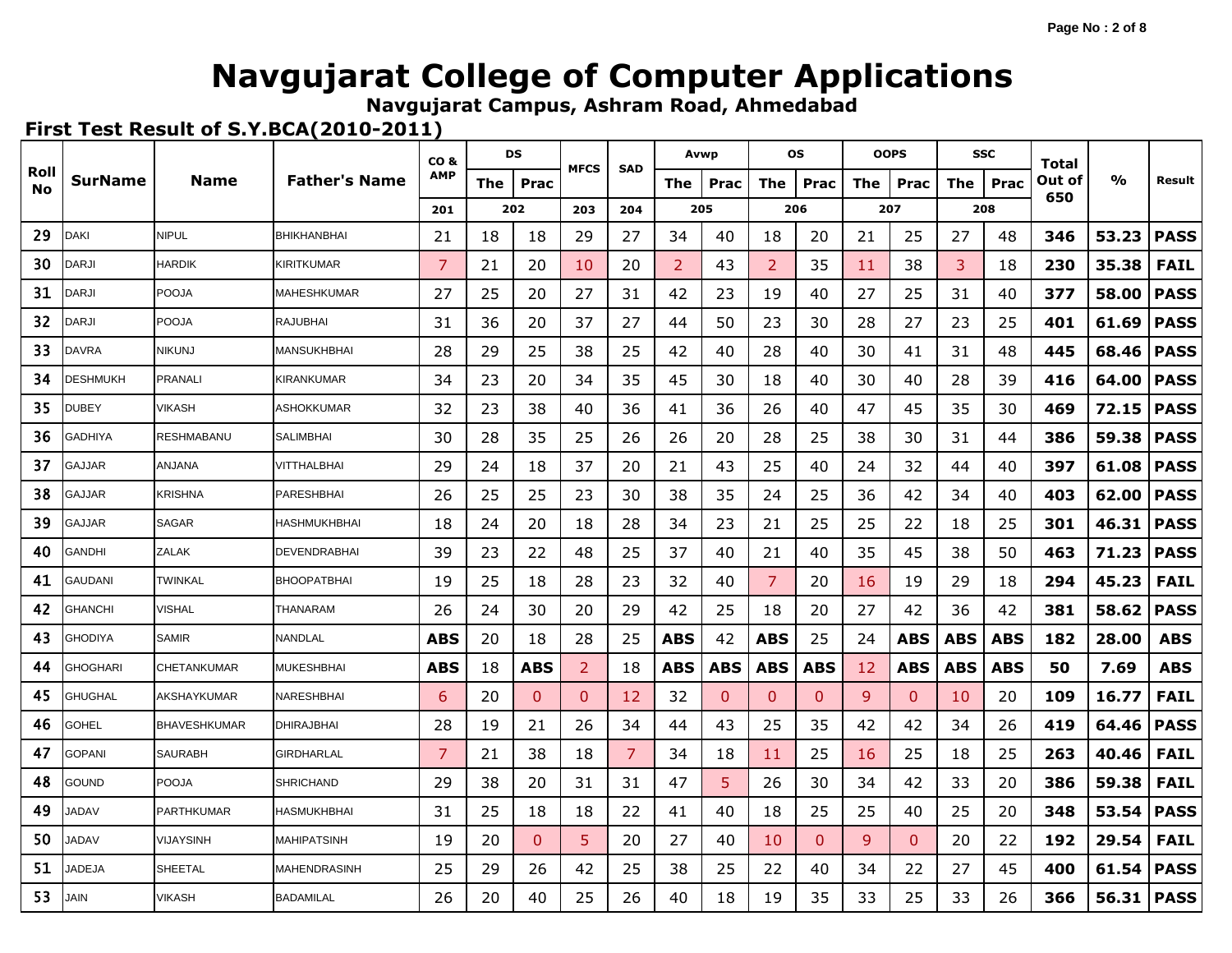**Navgujarat Campus, Ashram Road, Ahmedabad**

 $\mathbf{r}$  , and the set of the set of the set of the set of the set of the set of the set of the set of the set of the set of the set of the set of the set of the set of the set of the set of the set of the set of the set

|            |                |                    |                      | CO <sub>&amp;</sub> |              | DS           | <b>MFCS</b> | <b>SAD</b> | Avwp |      |     | <b>OS</b>    |     | <b>OOPS</b> |     | <b>SSC</b> | Total  |       |             |
|------------|----------------|--------------------|----------------------|---------------------|--------------|--------------|-------------|------------|------|------|-----|--------------|-----|-------------|-----|------------|--------|-------|-------------|
| Roll<br>No | <b>SurName</b> | Name               | <b>Father's Name</b> | <b>AMP</b>          | The          | Prac         |             |            | The  | Prac | The | Prac         | The | Prac        | The | Prac       | Out of | %     | Result      |
|            |                |                    |                      | 201                 |              | 202          | 203         | 204        | 205  |      |     | 206          |     | 207         |     | 208        | 650    |       |             |
| 54         | JANI           | <b>AVANI</b>       | <b>ATULKUMAR</b>     | 26                  | 29           | 28           | 30          | 35         | 40   | 25   | 28  | 30           | 25  | 38          | 31  | 25         | 390    | 60.00 | <b>PASS</b> |
| 55         | JOSHI          | VARUN              | <b>PRAFULCHAND</b>   | 21                  | 27           | 25           | 11          | 23         | 31   | 48   | 14  | 30           | 19  | 18          | 25  | 19         | 311    | 47.85 | <b>FAIL</b> |
| 56         | KACHIYA        | <b>JAYDIPKUMAR</b> | <b>RASIKBHAI</b>     | 30                  | 24           | 30           | 34          | 28         | 35   | 25   | 21  | 30           | 37  | 24          | 26  | 25         | 369    | 56.77 | <b>PASS</b> |
| 57         | KADIYA         | <b>ALAP</b>        | SANJAYBHAI           | 8                   | 13           | $\mathbf{0}$ | 4           | 22         | 20   | 18   | 3   | $\Omega$     | 10  | $\Omega$    | 18  | 18         | 134    | 20.62 | <b>FAIL</b> |
| 58         | KADIYA         | <b>MITESHKUMAR</b> | JAGDISHBHAI          | 22                  | 22           | 32           | 21          | 22         | 41   | 50   | 20  | 40           | 30  | 44          | 30  | 50         | 424    | 65.23 | <b>PASS</b> |
| 59         | KADIYA         | <b>RAVI</b>        | YAGNESHKUMAR         | 18                  | 23           | 25           | 30          | 27         | 42   | 42   | 24  | 40           | 33  | 39          | 26  | 48         | 417    | 64.15 | <b>PASS</b> |
| 60         | KALASARIYA     | <b>KANTIBHAI</b>   | SADULBHAI            | 21                  | 28           | 30           | 25          | 35         | 47   | 44   | 23  | 40           | 34  | 25          | 24  | 19         | 395    | 60.77 | <b>PASS</b> |
| 61         | KANAJARIYA     | <b>ALPESH</b>      | <b>GOVINDBHAI</b>    | 25                  | 27           | 48           | 31          | 29         | 40   | 18   | 22  | 40           | 34  | 45          | 20  | 40         | 419    | 64.46 | <b>PASS</b> |
| 62         | KAPADIYA       | <b>BHAVIKKUMAR</b> | PARESHBHAI           | 20                  | 19           | $\mathbf{0}$ | 29          | 25         | 39   | 18   | 22  | $\mathbf{0}$ | 41  | 32          | 37  | 26         | 308    | 47.38 | <b>FAIL</b> |
| 63         | KARKAR         | <b>ARVIND</b>      | NARSINHBHAI          | 3                   | 2            | 45           | 25          | $\Omega$   | 5    | 50   | 9   | 35           | 11  | 45          | 20  | 47         | 297    | 45.69 | <b>FAIL</b> |
| 64         | KATHIRIYA      | <b>BHADRESH</b>    | <b>RAMESHBHAI</b>    | 26                  | 25           | 48           | 40          | 21         | 36   | 44   | 18  | 40           | 27  | 44          | 35  | 26         | 430    | 66.15 | <b>PASS</b> |
| 65         | KATIRA         | <b>DHAVALKUMAR</b> | NALINBHAI            | 12                  | 18           | 18           | 28          | 24         | 25   | 43   | 5   | 35           | 12  | 45          | 18  | 30         | 313    | 48.15 | <b>FAIL</b> |
| 66         | KHOKHAR        | VISHAL             | KESHUBHAI            | 33                  | 26           | 18           | 46          | 35         | 43   | 40   | 25  | 40           | 39  | 42          | 33  | 50         | 470    | 72.31 | <b>PASS</b> |
| 68         | KUMPAVAT       | <b>JAYRAJSINH</b>  | NARENDRASINH         | 19                  | 18           | 40           | 31          | 22         | 39   | 35   | 18  | 25           | 28  | 32          | 24  | 18         | 349    | 53.69 | <b>PASS</b> |
| 69         | KUSHWAH        | <b>NIHARIKA</b>    | VISHWABHARSINGH      | 22                  | 17           | 42           | 37          | 25         | 44   | 50   | 16  | 25           | 24  | 45          | 24  | 30         | 401    | 61.69 | <b>FAIL</b> |
| 71         | LUHAR          | <b>FIROJKHAN</b>   | <b>GULAMNABI</b>     | 9                   | 25           | 30           | 26          | 29         | 38   | 22   | 11  | 18           | 21  | 38          | 22  | 24         | 313    | 48.15 | <b>FAIL</b> |
| 72         | MADHAWANI      | <b>MARTAND</b>     | RAJENDRAKUMAR        | 32                  | 29           | 48           | 36          | 35         | 45   | 50   | 30  | 40           | 37  | 45          | 35  | 42         | 504    | 77.54 | <b>PASS</b> |
| 73         | MAKWANA        | <b>RAMESH</b>      | <b>BALUBHAI</b>      | 18                  | $\mathbf{0}$ | $\mathbf{0}$ | 3           | 21         | 27   | 15   | 3   | $\Omega$     | 7   | 18          | 20  | ABS        | 132    | 20.31 | <b>ABS</b>  |
| 74         | MAKWANA        | <b>CHINTAN</b>     | VINODBHAI            | 24                  | 21           | 40           | 30          | 18         | 44   | 50   | 21  | 25           | 34  | 29          | 29  | 43         | 408    | 62.77 | <b>PASS</b> |
| 75         | MAKWANA        | <b>DIPIKABAHEN</b> | <b>HARJIVANDAS</b>   | 31                  | 27           | 34           | 36          | 39         | 44   | 25   | 26  | 25           | 29  | 40          | 36  | 42         | 434    | 66.77 | <b>PASS</b> |
| 76         | MAKWANA        | <b>GAURANG</b>     | <b>SURESHKUMAR</b>   | 21                  | 22           | 43           | 37          | 24         | 43   | 43   | 22  | 40           | 29  | 29          | 28  | 18         | 399    | 61.38 | <b>PASS</b> |
| 78         | MAKWANA        | JIGNESHKUMAR       | <b>AMARSINH</b>      | 22                  | 21           | 40           | 18          | 27         | 40   | 46   | 13  | 30           | 26  | 45          | 25  | 20         | 373    | 57.38 | <b>FAIL</b> |
| 79         | MAKWANA        | RASHMIKABEN        | JAYANTKUMAR          | 31                  | 20           | 30           | 41          | 20         | 46   | 50   | 21  | 40           | 36  | 45          | 28  | 32         | 440    | 67.69 | <b>PASS</b> |
| 81         | MANSURI        | <b>VASIMKUMAR</b>  | <b>ANVARBHAI</b>     | 22                  | 21           | 18           | 21          | 20         | 38   | 30   | 18  | 30           | 18  | 19          | 28  | 33         | 316    | 48.62 | <b>PASS</b> |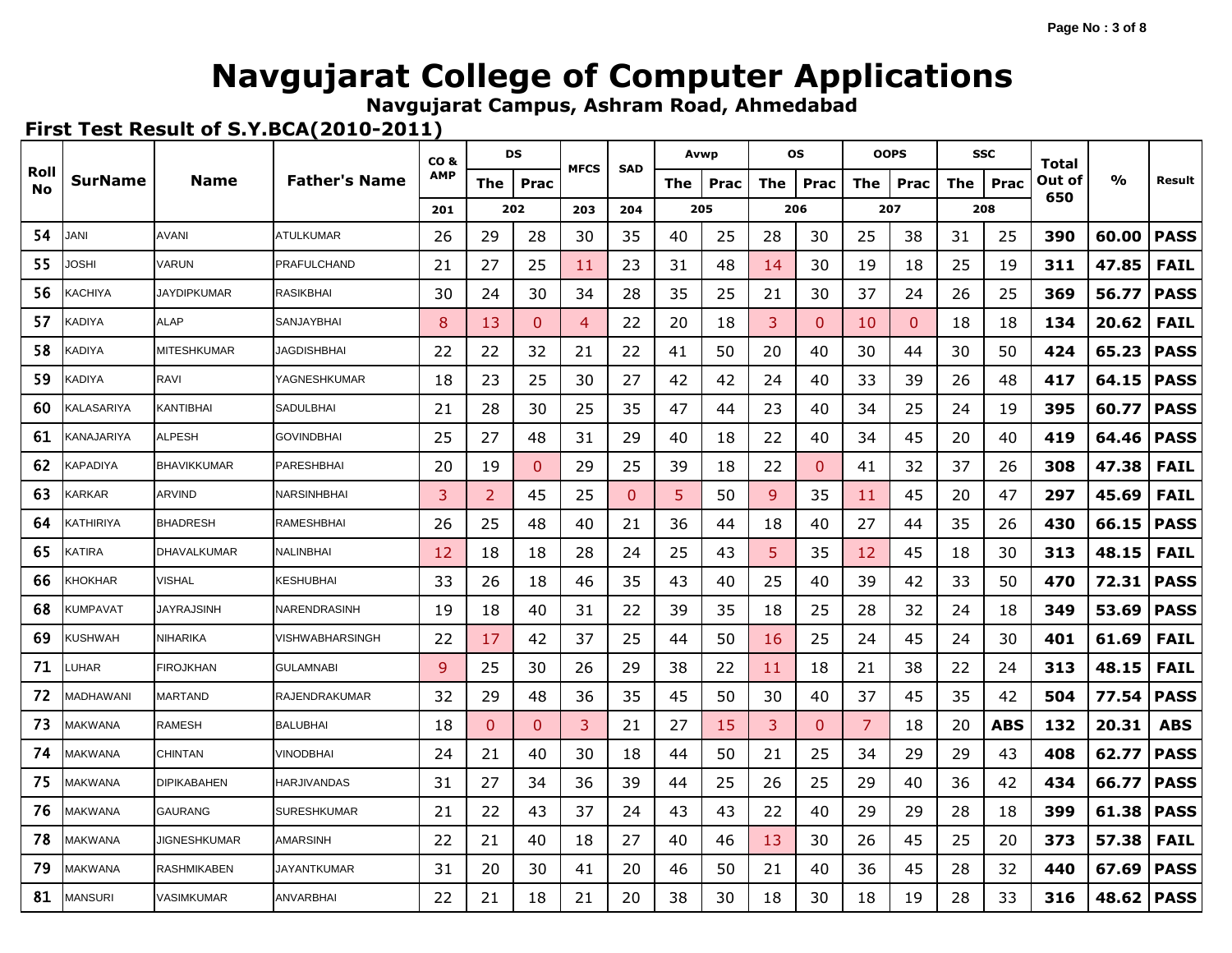**Navgujarat Campus, Ashram Road, Ahmedabad**

|            |                |                       |                       | CO <sub>&amp;</sub> |            | DS           | <b>MFCS</b> | <b>SAD</b> | Avwp       |            |     | <b>OS</b>  |            | <b>OOPS</b> |            | <b>SSC</b>   | Total      |               |             |
|------------|----------------|-----------------------|-----------------------|---------------------|------------|--------------|-------------|------------|------------|------------|-----|------------|------------|-------------|------------|--------------|------------|---------------|-------------|
| Roll<br>No | <b>SurName</b> | Name                  | <b>Father's Name</b>  | <b>AMP</b>          | The        | Prac         |             |            | The        | Prac       | The | Prac       | The        | Prac        | The        | Prac         | Out of     | $\frac{0}{0}$ | Result      |
|            |                |                       |                       | 201                 |            | 202          | 203         | 204        |            | 205        |     | 206        |            | 207         |            | 208          | 650        |               |             |
| 82         | MARDIYA        | <b>RUTIKABEN</b>      | VIPULBHAI             | 18                  | 21         | 42           | 20          | 25         | 35         | 38         | 19  | 40         | 28         | 40          | 23         | 25           | 374        | 57.54         | <b>PASS</b> |
| 84         | MER            | <b>DINESHBHAI</b>     | PRABHUBHAI            | 22                  | 22         | 42           | 38          | 18         | 43         | 35         | 19  | 40         | 35         | 45          | 26         | 40           | 425        | 65.38         | <b>PASS</b> |
| 85         | MISTRI         | <b>NIKISHABEN</b>     | <b>RAJNIKANT</b>      | 24                  | 21         | 25           | 37          | 29         | 48         | 20         | 26  | 25         | 23         | 28          | 30         | 26           | 362        | 55.69         | <b>PASS</b> |
| 86         | MISTRY         | SANGITABEN            | <b>BHAGVANBHAI</b>    | <b>ABS</b>          | <b>ABS</b> | <b>ABS</b>   | <b>ABS</b>  | <b>ABS</b> | <b>ABS</b> | <b>ABS</b> | ABS | <b>ABS</b> | <b>ABS</b> | <b>ABS</b>  | <b>ABS</b> | <b>ABS</b>   | <b>ABS</b> | <b>ABS</b>    | <b>ABS</b>  |
| 87         | modi           | JYOTIKABEN            | JAGDISHBHAI           | 41                  | 36         | 37           | 43          | 38         | 47         | 35         | 30  | 25         | 33         | 45          | 35         | 35           | 480        | 73.85         | <b>PASS</b> |
| 88         | Modi           | <b>KUSHAL</b>         | <b>HARESHKUMAR</b>    | 32                  | 26         | $\mathbf{0}$ | 29          | 35         | 43         | 50         | 27  | 18         | 28         | 45          | 35         | 30           | 398        | 61.23         | <b>FAIL</b> |
| 89         | NAGORI         | <b>IRAN</b>           | <b>IMRANKHAN</b>      | <b>ABS</b>          | <b>ABS</b> | <b>ABS</b>   | <b>ABS</b>  | <b>ABS</b> | <b>ABS</b> | <b>ABS</b> | ABS | 35         | <b>ABS</b> | <b>ABS</b>  | <b>ABS</b> | <b>ABS</b>   | 35         | 5.38          | <b>ABS</b>  |
| 90         | NALWAYA        | <b>MINAKSHI</b>       | <b>PRATAPSINH</b>     | 11                  | 22         | $\mathbf{0}$ | 18          | 20         | 17         | 30         | 2   | $\Omega$   | 9          | 22          | 18         | 20           | 189        | 29.08         | <b>FAIL</b> |
| 91         | NARMAWALA      | <b>MO. ANZAR</b>      | <b>MO. ILYAS</b>      | 29                  | 28         | 48           | 28          | 38         | 41         | 45         | 29  | 25         | 37         | 45          | 41         | 40           | 474        | 72.92         | <b>PASS</b> |
| 92         | NIKHARE        | <b>PRATIK</b>         | JITENDRAKUMAR         | 22                  | 26         | 40           | 24          | 31         | 44         | 45         | 20  | 18         | 29         | 36          | 30         | 30           | 395        | 60.77         | <b>PASS</b> |
| 93         | <b>OJHA</b>    | <b>BHUPENDRAKUMAR</b> | VIJAYPRAKASH          | 21                  | 19         | 18           | 31          | 18         | 37         | $\Omega$   | 20  | 25         | 29         | 41          | 35         | 30           | 324        | 49.85         | <b>FAIL</b> |
| 94         | <b>PANCHAL</b> | <b>BHIIMI</b>         | <b>DHIRAJKUMAR</b>    | 24                  | 27         | 45           | 30          | 34         | 42         | 25         | 24  | $\Omega$   | 26         | 44          | 34         | 25           | 380        | 58.46         | <b>FAIL</b> |
| 95         | <b>PANCHAL</b> | <b>BIRENKUMAR</b>     | <b>DHARMENDRABHAI</b> | 23                  | 29         | 36           | 26          | 33         | 43         | 45         | 22  | 18         | 23         | 45          | 27         | 18           | 388        | 59.69         | <b>PASS</b> |
| 97         | <b>PANCHAL</b> | LAKSHMI               | <b>BABULALJI</b>      | 36                  | 29         | 45           | 35          | 39         | 44         | 48         | 26  | 25         | 28         | 21          | 30         | 20           | 426        | 65.54         | <b>PASS</b> |
| 98         | PANCHAL        | <b>RAHUL</b>          | <b>BHARATBHAI</b>     | 34                  | 24         | 46           | 47          | 36         | 43         | 45         | 28  | 40         | 33         | 42          | 32         | 39           | 489        | 75.23         | <b>PASS</b> |
| 99         | PANDYA         | <b>SAURABH</b>        | <b>HARISHBHAI</b>     | 24                  | 23         | 18           | 23          | 38         | 28         | 33         | 21  | 18         | 27         | 39          | 37         | 30           | 359        | 55.23         | <b>PASS</b> |
| 100        | PAREKH         | <b>DHAVAL</b>         | MAHENDRABHAI          | 25                  | 29         | 40           | 34          | 32         | 41         | 30         | 20  | 30         | 32         | 30          | 33         | 30           | 406        | 62.46         | <b>PASS</b> |
| 101        | PARMAR         | <b>BHOOMIKA</b>       | <b>KIRITKUMAR</b>     | 27                  | 22         | 35           | 33          | 40         | 47         | 43         | 22  | 18         | 29         | 42          | 32         | 30           | 420        | 64.62         | <b>PASS</b> |
| 102        | PARMAR         | <b>BHPATBHAI</b>      | <b>JADAVBHAI</b>      | 28                  | 22         | 30           | 22          | 34         | 39         | 48         | 18  | 25         | 20         | 29          | 20         | 25           | 360        | 55.38         | <b>PASS</b> |
| 103        | PARMAR         | <b>HEMLATTA</b>       | <b>KAMLESHBHAI</b>    | 32                  | 30         | 18           | 43          | 36         | 38         | 25         | 19  | 18         | 30         | 28          | 35         | $\mathbf{0}$ | 352        | 54.15         | <b>FAIL</b> |
| 104        | <b>PARMAR</b>  | <b>KULDIPSINH</b>     | <b>DASHRATHSINH</b>   | 18                  | 18         | 35           | 40          | 23         | 45         | 48         | 19  | 30         | 20         | 41          | 28         | 40           | 405        | 62.31         | <b>PASS</b> |
| 106        | PATEL          | <b>CHIRAG</b>         | LABHUBHAI             | 30                  | 18         | 20           | 46          | 26         | 39         | 38         | 19  | 25         | 37         | 45          | 30         | 37           | 410        | 63.08         | <b>PASS</b> |
| 107        | PATEL          | AKSHAYKUMAR           | <b>HIRALAL</b>        | 28                  | 22         | 18           | 30          | 29         | 37         | 30         | 22  | 25         | 24         | 45          | 33         | 40           | 383        | 58.92         | <b>PASS</b> |
| 108        | PATEL          | <b>AMITKUMAR</b>      | RAMESHBHAI            | 24                  | 27         | 21           | 30          | 33         | 41         | 37         | 20  | 30         | 27         | 40          | 25         | 29           | 384        | 59.08         | <b>PASS</b> |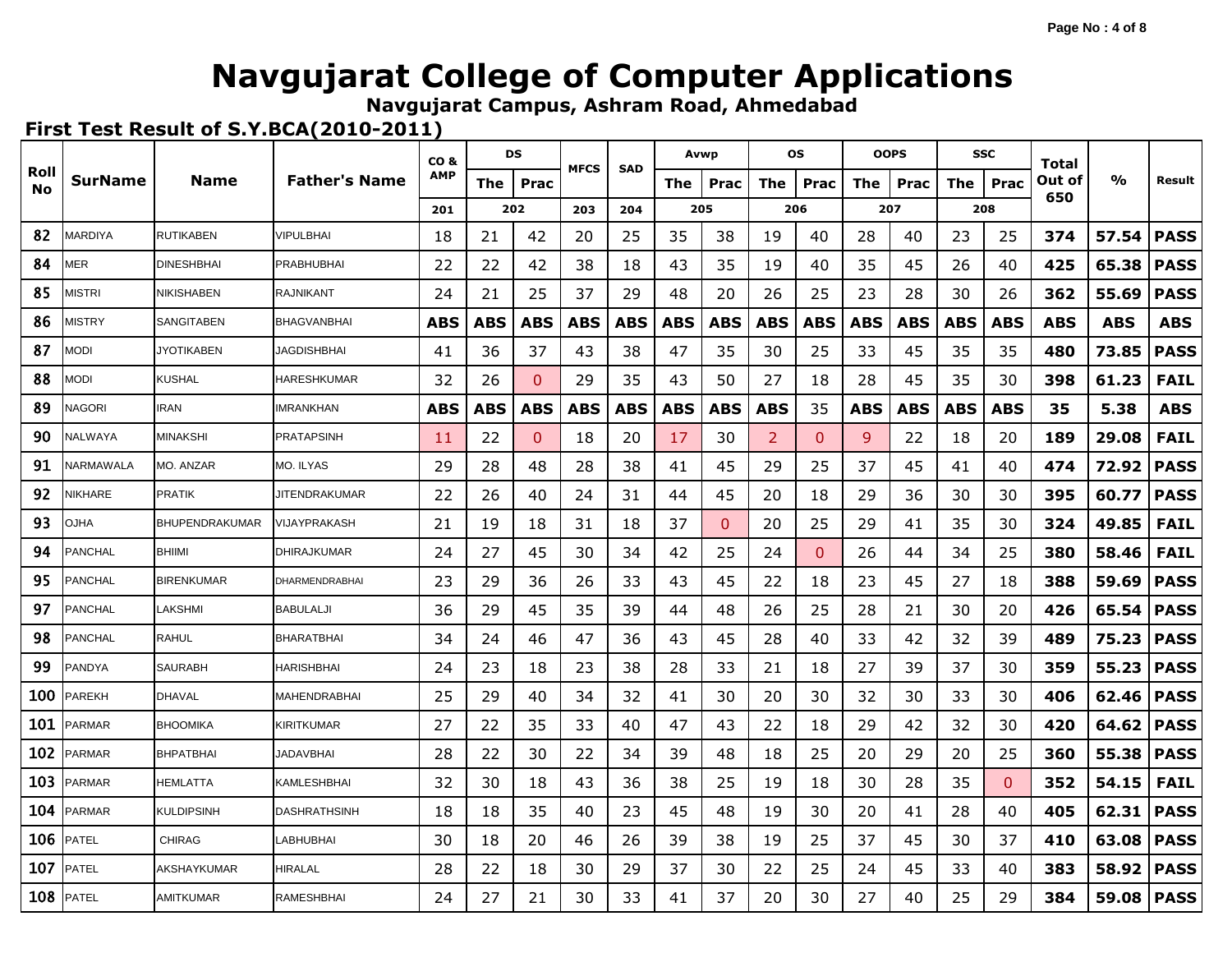**Navgujarat Campus, Ashram Road, Ahmedabad**

|            |                |                    |                      | CO <sub>&amp;</sub> |     | DS         | <b>MFCS</b> | <b>SAD</b> | Avwp |            | <b>OS</b> |      |     | <b>OOPS</b> |            | <b>SSC</b> | Total  |       |             |
|------------|----------------|--------------------|----------------------|---------------------|-----|------------|-------------|------------|------|------------|-----------|------|-----|-------------|------------|------------|--------|-------|-------------|
| Roll<br>No | <b>SurName</b> | <b>Name</b>        | <b>Father's Name</b> | <b>AMP</b>          | The | Prac       |             |            | The  | Prac       | The       | Prac | The | Prac        | The        | Prac       | Out of | %     | Result      |
|            |                |                    |                      | 201                 |     | 202        | 203         | 204        | 205  |            |           | 206  |     | 207         |            | 208        | 650    |       |             |
| 109        | <b>PATEL</b>   | ANANDKUMAR         | <b>MANUBHAI</b>      | 24                  | 15  | 18         | 18          | 25         | 33   | <b>ABS</b> | 18        | 25   | 23  | 32          | 31         | 25         | 287    | 44.15 | <b>ABS</b>  |
| 110        | PATEL          | <b>ARCHANABEN</b>  | SUKHADEVBHAI         | 26                  | 27  | 18         | 39          | 38         | 41   | 40         | 28        | 30   | 35  | 45          | 33         | 30         | 430    | 66.15 | <b>PASS</b> |
| 111        | PATEL          | <b>ARPITABEN</b>   | <b>PRAVINBHAI</b>    | 18                  | 24  | 25         | 23          | 11         | 33   | 50         | 11        | 18   | 15  | 20          | 30         | 20         | 298    | 45.85 | <b>FAIL</b> |
| 112        | PATEL          | ASHA               | DHANJIBHAI           | 23                  | 22  | 18         | 35          | 20         | 36   | 36         | 23        | 25   | 26  | 30          | 31         | 30         | 355    | 54.62 | <b>PASS</b> |
| 113        | PATEL          | <b>ASHABEN</b>     | KIRITBHAI            | 38                  | 36  | 35         | 42          | 34         | 35   | 45         | 30        | 35   | 38  | 42          | 40         | 35         | 485    | 74.62 | <b>PASS</b> |
| 114        | PATEL          | <b>BHOOMIKABEN</b> | <b>ASHOKKUMAR</b>    | 33                  | 29  | 25         | 37          | 35         | 44   | 50         | 25        | 35   | 26  | 22          | 26         | 49         | 436    | 67.08 | <b>PASS</b> |
| 115        | PATEL          | <b>BHUMIKABEN</b>  | <b>MUKESHKUMAR</b>   | 36                  | 28  | 25         | 35          | 34         | 38   | 35         | 23        | 18   | 31  | 35          | 37         | 30         | 405    | 62.31 | <b>PASS</b> |
| 116        | <b>PATEL</b>   | <b>DIMPAL</b>      | <b>BHARATBHAI</b>    | <b>ABS</b>          | 29  | 18         | 31          | 26         | ABS  | 48         | ABS       | 25   | 25  | 28          | <b>ABS</b> | 30         | 260    | 40.00 | <b>ABS</b>  |
| 117        | PATEL          | <b>DIXITA</b>      | RAJENDRAKUMAR        | 11                  | 14  | 18         | 28          | 18         | 29   | 20         | 11        | 18   | ABS | 25          | 28         | 29         | 249    | 38.31 | <b>ABS</b>  |
| 118        | PATEL          | <b>HARDIK</b>      | <b>BHARATBHAI</b>    | 20                  | 18  | 40         | 24          | 25         | 35   | 18         | 18        | 25   | 28  | 42          | 25         | 29         | 347    | 53.38 | <b>PASS</b> |
| 119        | PATEL          | <b>HARSHKUMAR</b>  | <b>ISHVARBHAI</b>    | 37                  | 23  | 33         | 46          | 31         | 40   | 45         | 36        | 40   | 41  | 45          | 31         | 20         | 468    | 72.00 | <b>PASS</b> |
| 120        | PATEL          | <b>HARSHUKUMAR</b> | VADILAL              | 25                  | 22  | 38         | 18          | 26         | 32   | 50         | 18        | 25   | 26  | 45          | 25         | 41         | 391    | 60.15 | <b>PASS</b> |
| 121        | PATEL          | <b>HITESHKUMAR</b> | <b>SURESHBHAI</b>    | 25                  | 29  | 18         | 21          | 39         | 34   | 20         | 24        | 35   | 29  | 18          | 37         | 38         | 367    | 56.46 | <b>PASS</b> |
| 122        | PATEL          | <b>JUHIBEN</b>     | MAHESHBHAI           | 35                  | 38  | 20         | 47          | 29         | 46   | 30         | 28        | 35   | 38  | 45          | 37         | 32         | 460    | 70.77 | <b>PASS</b> |
| 123        | PATEL          | <b>MAYANK</b>      | MAHENDRABHAI         | 23                  | 19  | 20         | 31          | 24         | 34   | 45         | 18        | 18   | 24  | 42          | 23         | 42         | 363    | 55.85 | <b>PASS</b> |
| 124        | PATEL          | <b>MEGHABEN</b>    | <b>CHINUBHAI</b>     | 24                  | 24  | <b>ABS</b> | 27          | 23         | 31   | 35         | 19        | 18   | 27  | 30          | 25         | 27         | 310    | 47.69 | <b>ABS</b>  |
| 125        | PATEL          | <b>NAVAL</b>       | <b>HIMMATBHAI</b>    | 29                  | 26  | 40         | 38          | 24         | 33   | 48         | 19        | 35   | 37  | 45          | 31         | 35         | 440    | 67.69 | <b>PASS</b> |
| 126        | PATEL          | <b>NIKITABEN</b>   | YOGESHBHAI           | 20                  | 20  | 25         | 43          | 29         | 36   | 27         | 18        | 18   | 29  | 21          | 27         | 18         | 331    | 50.92 | <b>PASS</b> |
| 127        | PATEL          | NIRALIBEN          | BABUBHAI             | 19                  | 18  | 20         | 34          | 27         | 41   | 30         | 18        | 18   | 28  | 22          | 26         | 30         | 331    | 50.92 | <b>PASS</b> |
| 128        | PATEL          | RAJAN              | <b>MAHESHKUMAR</b>   | 19                  | 35  | 18         | 10          | 24         | 29   | 35         | 11        | 18   | 31  | 18          | 20         | 18         | 286    | 44.00 | <b>FAIL</b> |
| 129        | PATEL          | <b>RIMPALBEN</b>   | <b>SURESHBHAI</b>    | 35                  | 36  | 35         | 43          | 36         | 41   | 45         | 28        | 35   | 41  | 42          | 34         | 40         | 491    | 75.54 | <b>PASS</b> |
| 130        | PATEL          | <b>RUSHIKUMAR</b>  | RASIKBHAI            | 19                  | 13  | 18         | 20          | 21         | 32   | 25         | 10        | 35   | 23  | 39          | 25         | 22         | 302    | 46.46 | <b>FAIL</b> |
| 131        | <b>PATEL</b>   | <b>TRUPTIBEN</b>   | <b>DILIPKUMAR</b>    | 28                  | 30  | 22         | 33          | 32         | 44   | 35         | 18        | 18   | 29  | 24          | 30         | 25         | 368    | 56.62 | <b>PASS</b> |
| 132        | <b>PATEL</b>   | ZALAKBEN           | <b>BHARATBHAI</b>    | 42                  | 35  | 40         | 48          | 35         | 40   | 35         | 26        | 18   | 40  | 28          | 30         | 41         | 458    | 70.46 | <b>PASS</b> |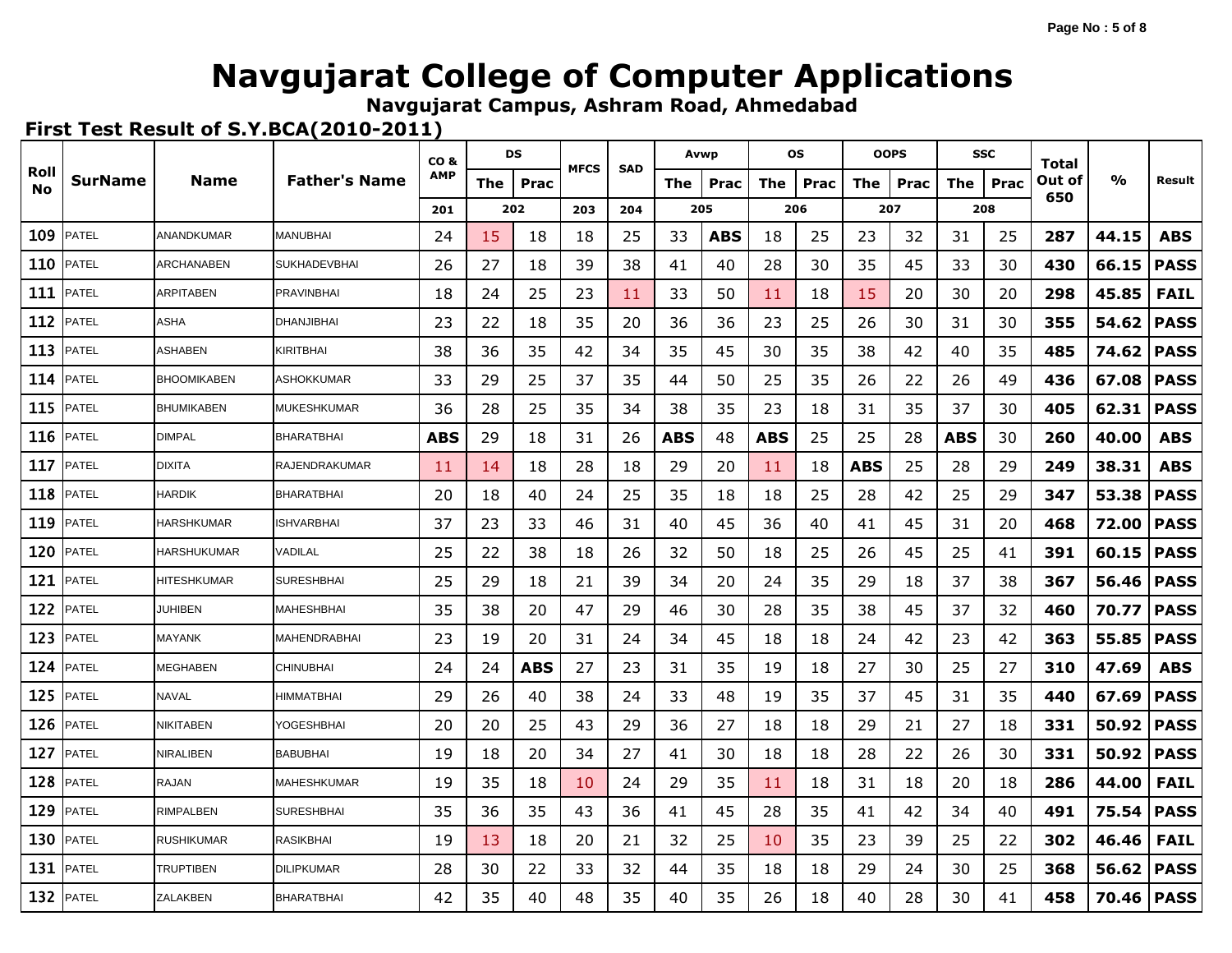**Navgujarat Campus, Ashram Road, Ahmedabad**

|            |                  |                    |                       | CO <sub>&amp;</sub> |     | DS   | <b>MFCS</b> | <b>SAD</b> | Avwp |      |     | <b>OS</b> |     | <b>OOPS</b> |     | <b>SSC</b> | Total  |       |             |
|------------|------------------|--------------------|-----------------------|---------------------|-----|------|-------------|------------|------|------|-----|-----------|-----|-------------|-----|------------|--------|-------|-------------|
| Roll<br>No | <b>SurName</b>   | <b>Name</b>        | <b>Father's Name</b>  | <b>AMP</b>          | The | Prac |             |            | The  | Prac | The | Prac      | The | Prac        | The | Prac       | Out of | %     | Result      |
|            |                  |                    |                       | 201                 |     | 202  | 203         | 204        | 205  |      |     | 206       |     | 207         |     | 208        | 650    |       |             |
| 133        | <b>PATIL</b>     | NIKUNJKUMAR        | <b>BHIMRAV</b>        | 32                  | 28  | 18   | 27          | 31         | 37   | 43   | 20  | 25        | 30  | 30          | 31  | 40         | 392    | 60.31 | <b>PASS</b> |
| 134        | PRAJAPATI        | <b>DARSHITA</b>    | <b>BIPINCHANDRA</b>   | 23                  | 19  | 18   | 33          | 29         | 34   | 43   | 20  | 30        | 20  | 24          | 28  | 40         | 361    | 55.54 | <b>PASS</b> |
| 135        | PRAJAPATI        | <b>DHANAJI</b>     | <b>MANGAJI</b>        | 35                  | 20  | 38   | 35          | 29         | 41   | 45   | 28  | 25        | 35  | 42          | 34  | 37         | 444    | 68.31 | <b>PASS</b> |
| 136        | PRAJAPATI        | <b>KRUPA</b>       | BHARATKUMAR           | 36                  | 23  | 40   | 47          | 33         | 47   | 47   | 27  | 40        | 43  | 38          | 34  | 50         | 505    | 77.69 | <b>PASS</b> |
| 137        | PRAJAPATI        | <b>MINAXI</b>      | HASMUKHBHAI           | 33                  | 23  | 18   | 36          | 33         | 45   | 43   | 22  | 25        | 27  | 20          | 35  | 30         | 390    | 60.00 | <b>PASS</b> |
| 138        | PRAJAPATI        | PRIYANKKUMAR       | ARVINDBHAI            | 13                  | 15  | 18   | 18          | 18         | 35   | 20   | 9   | 25        | 11  | 25          | 20  | 18         | 245    | 37.69 | <b>FAIL</b> |
| 139        | <b>PRAJAPATI</b> | <b>SAGAR</b>       | <b>THAKERSHIBHAI</b>  | 34                  | 27  | 42   | 36          | 33         | 46   | 50   | 25  | 40        | 35  | 21          | 37  | 35         | 461    | 70.92 | <b>PASS</b> |
| 140        | PRAJAPATI        | SANDIPKUMAR        | <b>DINESHKUMAR</b>    | 18                  | 18  | 28   | 37          | 31         | 41   | 48   | 20  | 30        | 28  | 40          | 34  | 40         | 413    | 63.54 | <b>PASS</b> |
| 141        | PRAJAPATI        | <b>SHRADDA</b>     | <b>HASMUKHBHAI</b>    | 32                  | 31  | 33   | 31          | 33         | 46   | 35   | 22  | 35        | 34  | 43          | 39  | 40         | 454    | 69.85 | <b>PASS</b> |
| 142        | PRAJAPATI        | URVASHIBEN         | <b>PRAVINKUMAR</b>    | 19                  | 16  | 28   | 23          | 18         | 35   | 30   | 12  | 30        | 21  | 19          | 23  | 29         | 303    | 46.62 | <b>FAIL</b> |
| 143        | PRAJPATI         | <b>MAYURKUMAR</b>  | <b>BABUBHAI</b>       | 14                  | 18  | 20   | 11          | 31         | 38   | 18   | 16  | 18        | 18  | 20          | 20  | 24         | 266    | 40.92 | <b>FAIL</b> |
| 144        | RADADIYA         | <b>RAJNIKUMAR</b>  | ARVINDBHAI            | 27                  | 26  | 45   | 32          | 27         | 37   | 49   | 25  | 40        | 34  | 45          | 32  | 50         | 469    | 72.15 | <b>PASS</b> |
| 145        | RAHOD            | <b>BHAVESHBHAI</b> | <b>DHIRUBHAI</b>      | 19                  | 25  | 35   | 32          | 34         | 44   | 48   | 23  | 40        | 31  | 19          | 28  | 40         | 418    | 64.31 | <b>PASS</b> |
| 146        | RANA             | JAGRUTI            | <b>BHARATKUMAR</b>    | 25                  | 31  | 30   | 21          | 33         | 46   | 48   | 21  | 30        | 35  | 22          | 39  | 26         | 407    | 62.62 | <b>PASS</b> |
| 147        | RANA             | <b>MAULIKKUMAR</b> | <b>RASIKBHAI</b>      | 30                  | 23  | 33   | 36          | 30         | 47   | 47   | 22  | 25        | 33  | 43          | 22  | 40         | 431    | 66.31 | <b>PASS</b> |
| 148        | RANA             | <b>PARTH</b>       | <b>DINESHCHANDRA</b>  | 26                  | 27  | 40   | 33          | 31         | 43   | 36   | 24  | 18        | 38  | 42          | 30  | 25         | 413    | 63.54 | <b>PASS</b> |
| 149        | RATHOD           | <b>NIKITABEN</b>   | <b>DHARMENDRABHAI</b> | 22                  | 26  | 38   | 31          | 26         | 42   | 50   | 23  | 30        | 27  | 28          | 28  | 30         | 401    | 61.69 | <b>PASS</b> |
| 150        | <b>RATHOD</b>    | <b>RAHUL</b>       | ARVINDBHAI            | 18                  | 18  | 18   | 18          | 22         | 36   | 42   | 12  | 20        | 21  | 21          | 18  | 20         | 284    | 43.69 | <b>FAIL</b> |
| 152        | <b>RAVAL</b>     | <b>KEYUR</b>       | <b>BANSHIDHAR</b>     | 18                  | 25  | 35   | 27          | 25         | 46   | 45   | 18  | 25        | 27  | 42          | 28  | 50         | 411    | 63.23 | <b>PASS</b> |
| 153        | <b>RAVAL</b>     | <b>PINALBEN</b>    | <b>JAYANTIBHAI</b>    | 23                  | 19  | 18   | 22          | 29         | 39   | 35   | 18  | 25        | 24  | 24          | 20  | 40         | 336    | 51.69 | <b>PASS</b> |
| 154        | SACHANIYA        | <b>SUNNYKUMAR</b>  | <b>SUNILBHAI</b>      | 22                  | 19  | 20   | 25          | 23         | 39   | 40   | 11  | 30        | 26  | 25          | 24  | 20         | 324    | 49.85 | <b>FAIL</b> |
| 155        | SAIYAD           | TABASSUMBANU       | LALMIYA               | 21                  | 27  | 20   | 22          | 33         | 45   | 35   | 18  | 30        | 28  | 22          | 23  | 18         | 342    | 52.62 | <b>PASS</b> |
| 157        | SANGHAVI         | <b>DAKSHAY</b>     | SURAJMAL              | 26                  | 27  | 40   | 23          | 30         | 41   | 50   | 21  | 25        | 30  | 45          | 23  | 30         | 411    | 63.23 | <b>PASS</b> |
| 158        | <b>SARKAR</b>    | <b>NOOPUR</b>      | <b>DILIP</b>          | 39                  | 25  | 25   | 37          | 26         | 41   | 30   | 25  | 30        | 31  | 35          | 39  | 50         | 433    | 66.62 | <b>PASS</b> |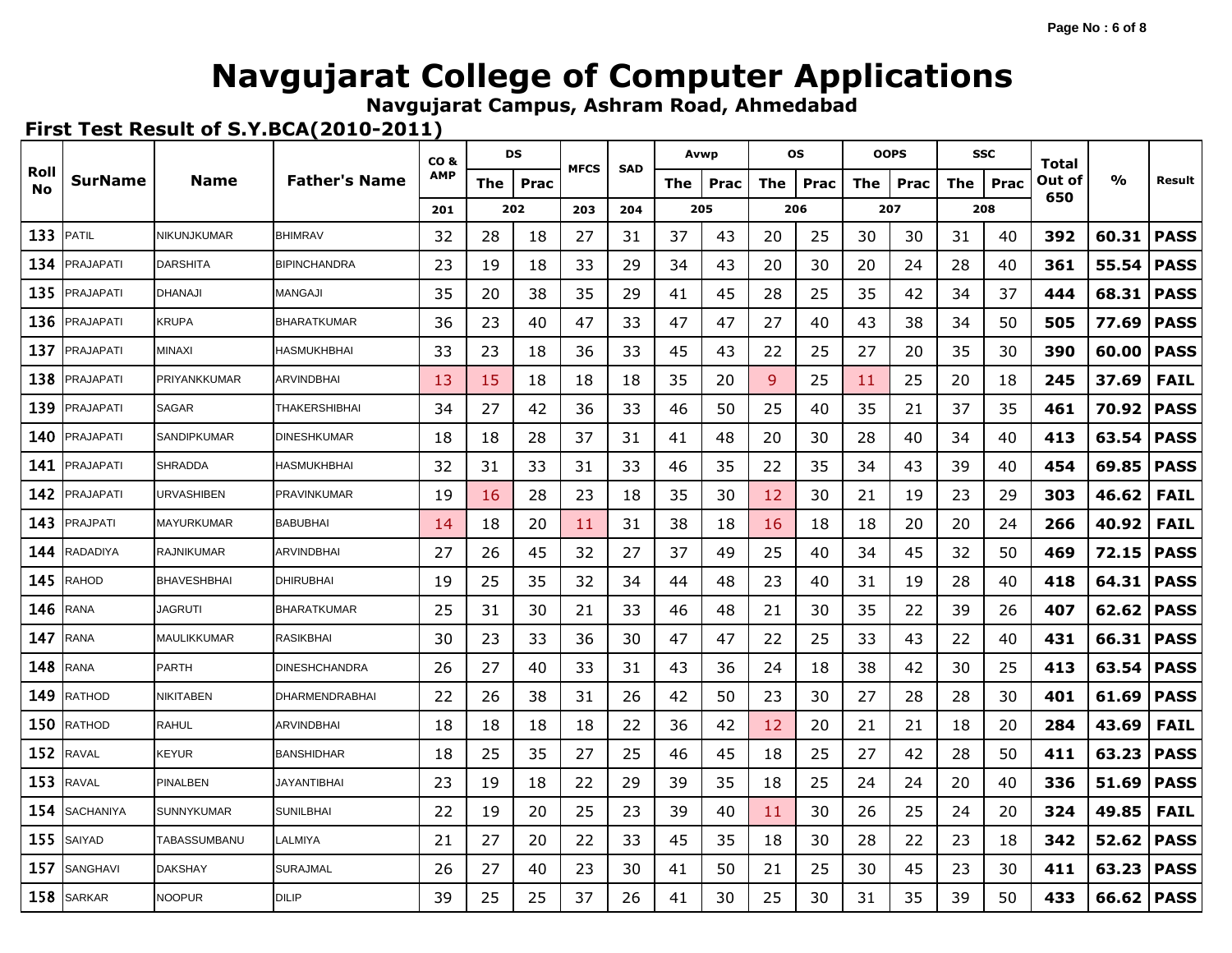**Navgujarat Campus, Ashram Road, Ahmedabad**

|            |                   |                      |                      | CO <sub>&amp;</sub> |     | DS   | <b>MFCS</b> | <b>SAD</b> | Avwp |      |     | os   |     | <b>OOPS</b> |            | <b>SSC</b> | Total  |               |             |
|------------|-------------------|----------------------|----------------------|---------------------|-----|------|-------------|------------|------|------|-----|------|-----|-------------|------------|------------|--------|---------------|-------------|
| Roll<br>No | <b>SurName</b>    | Name                 | <b>Father's Name</b> | <b>AMP</b>          | The | Prac |             |            | The  | Prac | The | Prac | The | Prac        | <b>The</b> | Prac       | Out of | $\frac{0}{0}$ | Result      |
|            |                   |                      |                      | 201                 |     | 202  | 203         | 204        | 205  |      |     | 206  |     | 207         |            | 208        | 650    |               |             |
| 159        | <b>SATAVARA</b>   | <b>RIPAL</b>         | <b>PRESHBHAI</b>     | 28                  | 34  | 40   | 35          | 28         | 46   | 20   | 24  | 25   | 25  | 21          | 29         | 30         | 385    | 59.23         | <b>PASS</b> |
| 160        | <b>SENGUNDHAR</b> | <b>SARASWATHI</b>    | <b>BALU</b>          | 37                  | 32  | 32   | 36          | 38         | 48   | 30   | 26  | 40   | 40  | 25          | 30         | 35         | 449    | 69.08         | <b>PASS</b> |
| 161        | <b>SHAH</b>       | <b>CHANDNI</b>       | <b>GIRISHKUMAR</b>   | 31                  | 26  | 20   | 26          | 30         | 46   | 40   | 9   | 35   | 22  | 19          | 28         | 20         | 352    | 54.15         | <b>FAIL</b> |
| 162        | <b>SHAH</b>       | <b>KHUSHBOO</b>      | <b>RAJESHKUMAR</b>   | 24                  | 29  | 44   | 31          | 30         | 38   | 25   | 24  | 40   | 26  | 32          | 35         | 40         | 418    | 64.31         | <b>PASS</b> |
| 163        | SHAH              | <b>KRUSHANTKUMAR</b> | <b>HEMENDRAKUMAR</b> | 26                  | 30  | 25   | 42          | 23         | 45   | 30   | 25  | 40   | 24  | 19          | 23         | 35         | 387    | 59.54         | <b>PASS</b> |
| 164        | SHAH              | <b>MAITRI</b>        | YOGESHKUMAR          | 33                  | 31  | 18   | 34          | 40         | 45   | 30   | 18  | 30   | 22  | 32          | 27         | 35         | 395    | 60.77         | <b>PASS</b> |
| 165        | SHAH              | <b>PARTH</b>         | <b>SUNILKUMAR</b>    | 24                  | 19  | 23   | 26          | 26         | 42   | 32   | 18  | 20   | 28  | 22          | 36         | 28         | 344    | 52.92         | <b>PASS</b> |
| 166        | SHAH              | VAISHALI             | KIRITBHAI            | 42                  | 30  | 46   | 50          | 30         | 39   | 42   | 26  | 40   | 32  | 45          | 30         | 50         | 502    | 77.23         | <b>PASS</b> |
| 167        | <b>SHAIKH</b>     | ABDULMANNAN          | ABDULRAFU            | 21                  | 25  | 45   | 25          | 25         | 34   | 45   | 18  | 25   | 21  | 40          | 22         | 40         | 386    | 59.38         | <b>PASS</b> |
| 168        |                   |                      |                      | 26                  | 24  | 20   | 31          | 36         | 46   | 30   | 26  | 35   | 24  | 44          | 29         | 42         | 413    | 63.54         | <b>PASS</b> |
| 169        | <b>SHARMA</b>     | <b>BRIJESHKUMAR</b>  | <b>BANSHIDHAR</b>    | 25                  | 24  | 20   | 26          | 30         | 40   | 40   | 18  | 40   | 23  | 20          | 25         | 20         | 351    | 54.00         | <b>PASS</b> |
| 170        | SHARMA            | <b>DEEPIKA</b>       | AVINESHKUMAR         | 38                  | 18  | 46   | 39          | 28         | 44   | 33   | 23  | 25   | 26  | 42          | 34         | 37         | 433    | 66.62         | <b>PASS</b> |
| 171        | <b>SHARMA</b>     | NAYANA               | <b>JASVANTLAL</b>    | 18                  | 19  | 24   | 27          | 31         | 42   | 35   | 18  | 30   | 25  | 22          | 27         | 42         | 360    | 55.38         | <b>PASS</b> |
| 172        | <b>SHARMA</b>     | <b>NISHABEN</b>      | ASHOKBHAI            | 27                  | 24  | 38   | 47          | 28         | 33   | 40   | 28  | 30   | 28  | 24          | 36         | 42         | 425    | 65.38         | <b>PASS</b> |
| 173        | <b>SHARMA</b>     | <b>SURAJ</b>         | <b>RAMSEVAK</b>      | 24                  | 18  | 18   | 18          | 22         | 35   | 50   | 18  | 40   | 29  | 25          | 25         | 18         | 340    | 52.31         | <b>PASS</b> |
| 174        | <b>SHETH</b>      | <b>KRUNAL</b>        | <b>BIPINBHAI</b>     | 24                  | 18  | 30   | 23          | 24         | 31   | 30   | 18  | 30   | 25  | 30          | 22         | 22         | 327    | 50.31         | <b>PASS</b> |
| 176        | <b>SINGH</b>      | <b>JITENDER</b>      | SABHAJEET            | 33                  | 20  | 45   | 50          | 28         | 38   | 50   | 19  | 40   | 39  | 45          | 36         | 40         | 483    | 74.31         | <b>PASS</b> |
| 178        | <b>SOLANKI</b>    | JIGISHA              | CHANDULAL            | 31                  | 23  | 33   | 35          | 25         | 40   | 43   | 20  | 25   | 31  | 30          | 37         | 25         | 398    | 61.23         | <b>PASS</b> |
| 179        | <b>SOLANKI</b>    | <b>KAMLESHBHAI</b>   | KARSHANBHAI          | 39                  | 24  | 36   | 39          | 38         | 42   | 42   | 32  | 40   | 37  | 45          | 33         | 40         | 487    | 74.92         | <b>PASS</b> |
| 180        | <b>SOLANKI</b>    | PRIYANKABAHEN        | JAYSUKHBHAI          | 27                  | 19  | 18   | 32          | 30         | 37   | 45   | 20  | 35   | 21  | 30          | 33         | 40         | 387    | 59.54         | <b>PASS</b> |
| 182        | SONI              | NIRAVKUMAR           | RAKESHKUMAR          | 32                  | 18  | 38   | 34          | 34         | 42   | 48   | 23  | 25   | 27  | 44          | 32         | 35         | 432    | 66.46         | <b>PASS</b> |
| 184        | <b>SUVAGIYA</b>   | <b>HEMANTI</b>       | <b>ASHOKBHAI</b>     | 30                  | 22  | 23   | 39          | 36         | 47   | 48   | 19  | 30   | 24  | 23          | 28         | 40         | 409    | 62.92         | <b>PASS</b> |
| 185        | TAILEE            | <b>DHRUMINI</b>      | <b>SUKETUKUMAR</b>   | 22                  | 25  | 25   | 42          | 28         | 38   | 25   | 18  | 25   | 28  | 22          | 28         | 28         | 354    | 54.46         | <b>PASS</b> |
| 186        | <b>TARSARIYA</b>  | <b>DIPAK</b>         | MANSUKHALAL          | 23                  | 27  | 33   | 35          | 28         | 35   | 32   | 25  | 30   | 25  | 18          | 28         | 18         | 357    | 54.92         | <b>PASS</b> |